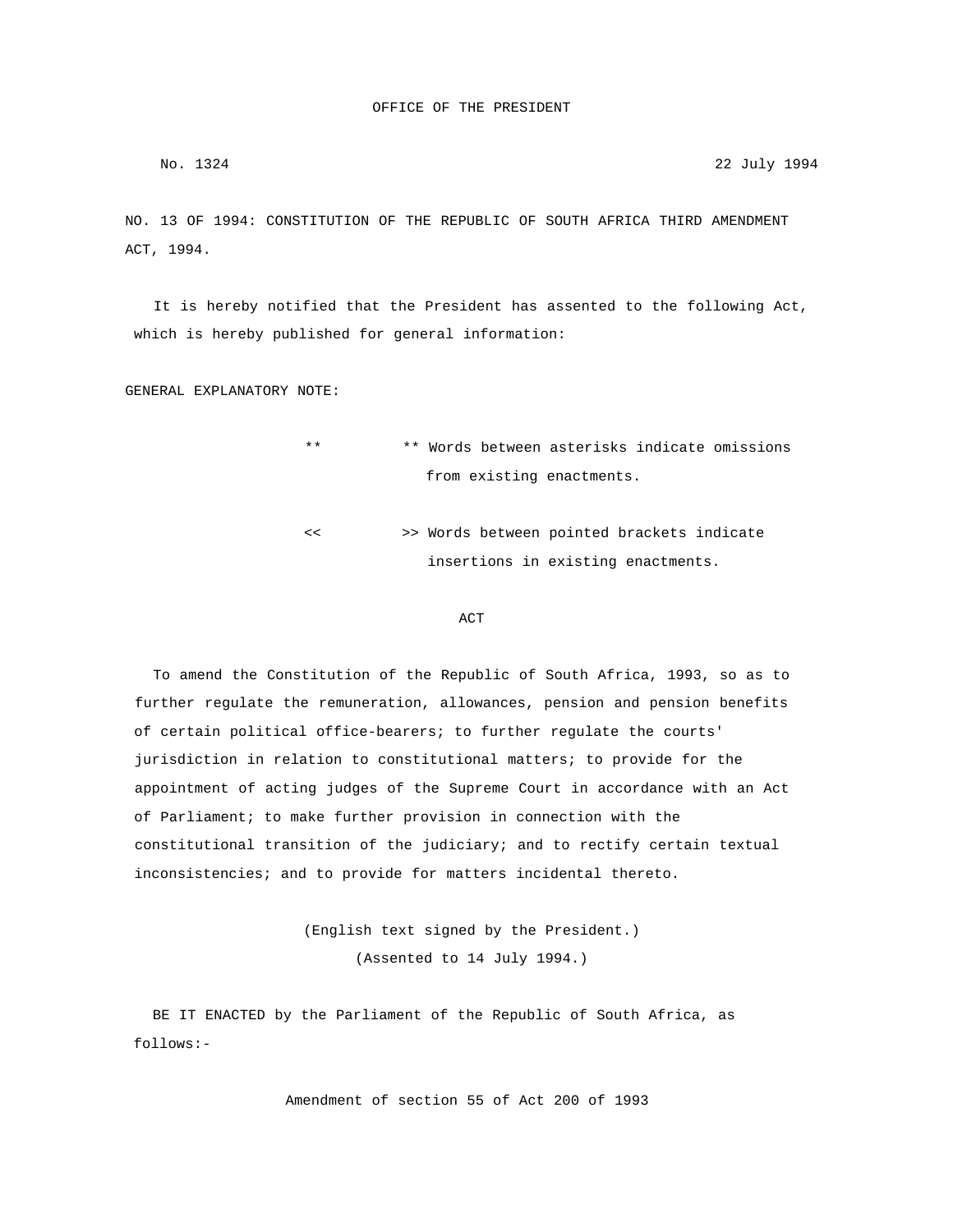1. Section 55 of the Constitution is hereby amended by the substitution for subsection (4) of the following subsection:

"(4) There shall, << subject to section  $207(2)$ >>, be paid out of and as a charge on the National Revenue Fund to a member of the National Assembly or the Senate such \*\*salary\*\* <<remuneration>> and allowances \*\*,and upon his or her retirement, or to his or her widow or widower upon his or her death, such pension and pension benefits\*\* as may be prescribed by <<or determined under>> an Act of Parliament.".

Amendment of section 88 of Act 200 of 1993

 2. Section 88 of the Constitution is hereby amended by the substitution for

subsection (10) of the following subsection:

"(10) There shall, << subject to section  $207(2)$ >>, be paid out of and as a charge on the National Revenue Fund to an Executive Deputy President \*\*or\*\* <<and to>> a Minister such remuneration and allowances \*\*, and upon his or her retirement, or to his or her widow or widower upon his or her death, such pension and pension benefits\*\* as may be prescribed by <<or determined under>> an Act of Parliament.".

Amendment of section 98 of Act 200 of 1993

 3. Section 98 of the Constitution is hereby amended by the substitution for subsection (3) of the following subsection:

 "(3) The Constitutional Court shall be the only court having jurisdiction over a matter referred to in subsection (2), save where otherwise provided in \*\*section\*\* <<sections>> 101(3) and (6) <<and 103(1) and in an Act of Parliament.>> ".

Amendment of section 101 of Act 200 of 1993

 4. Section 101 of the Constitution is hereby amended by the substitution for subsection (1) of the following subsection: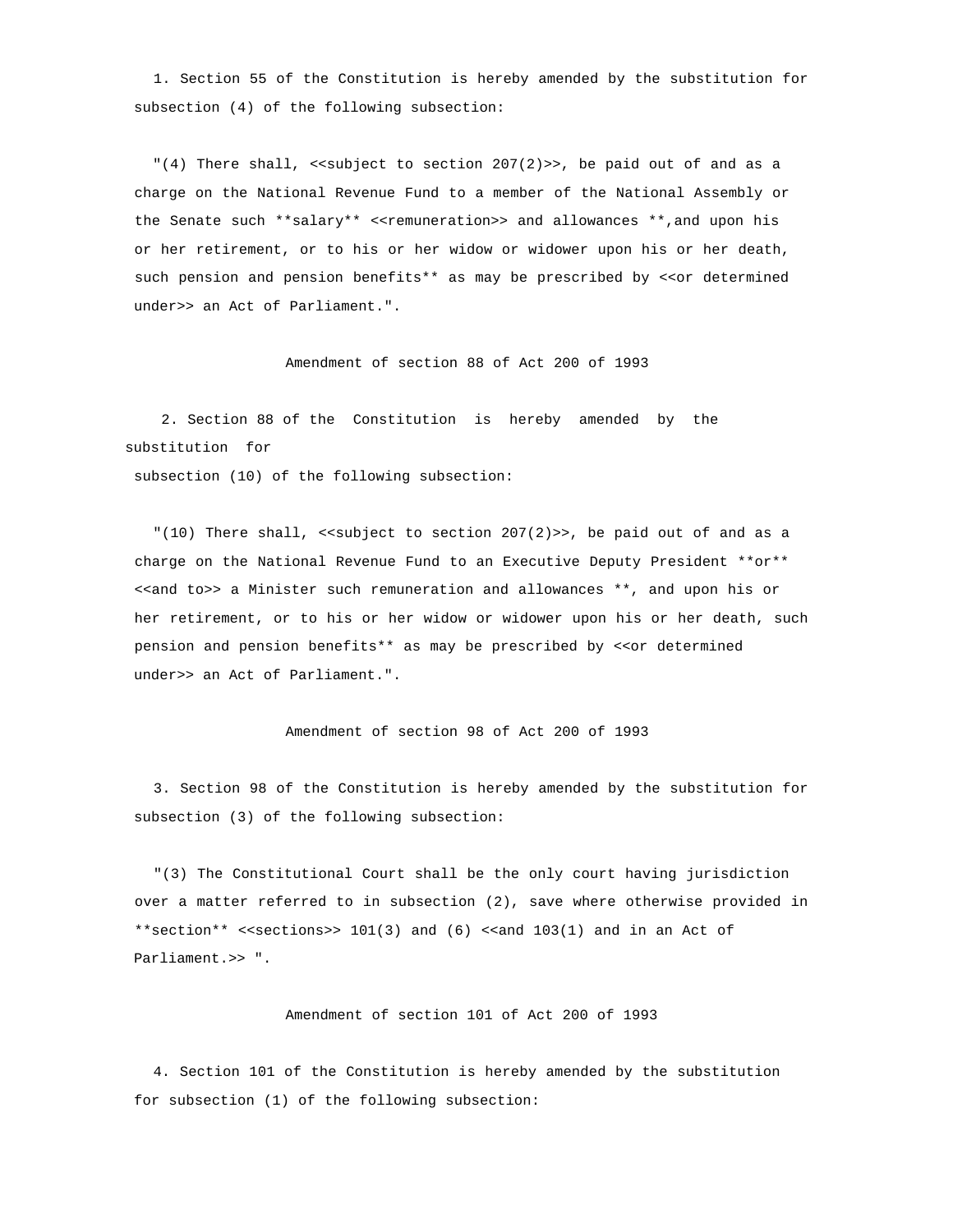"(1) There shall, subject to sections 241 and 242, be a Supreme Court of South Africa, which shall consist of an Appellate Division and such provincial and local divisions, and with such areas of jurisdiction, as may be prescribed by law.".

Amendment of section 103 of Act 200 of 1993

5. Section 103 of the Constitution is hereby amended-

(a) by the substitution for subsection (1) of the following subsection:

 "(1) The establishment, jurisdiction, composition and functioning of all other courts shall, << subject to sections 241 and 242>>, be as prescribed by or under a law."; and

(b) by the substitution for subsection (2) of the following subsection:

 "(2) If in any proceedings before a court referred to in subsection (1), it is alleged that any law or provision of such law is invalid on the ground of its inconsistency with a provision of this Constitution <<and the court does not have the competency to enquire into the validity of such a law or provision>>, the court shall, subject to the other provisions of this section, decide the matter on the assumption that the law or provision is valid.".

# Amendment of section 104 of Act 200 of 1993

 6. Section 104 of the Constitution is hereby amended by the addition to subsection (1) of the following proviso:

 "<<Provided that the appointment of acting judges shall be as may be provided for in an Act of Parliament.>>".

Amendment of section 110 of Act 200 of 1993

 7. Section 110 of the Constitution is hereby amended by the substitution for subsection (3) of the following subsection: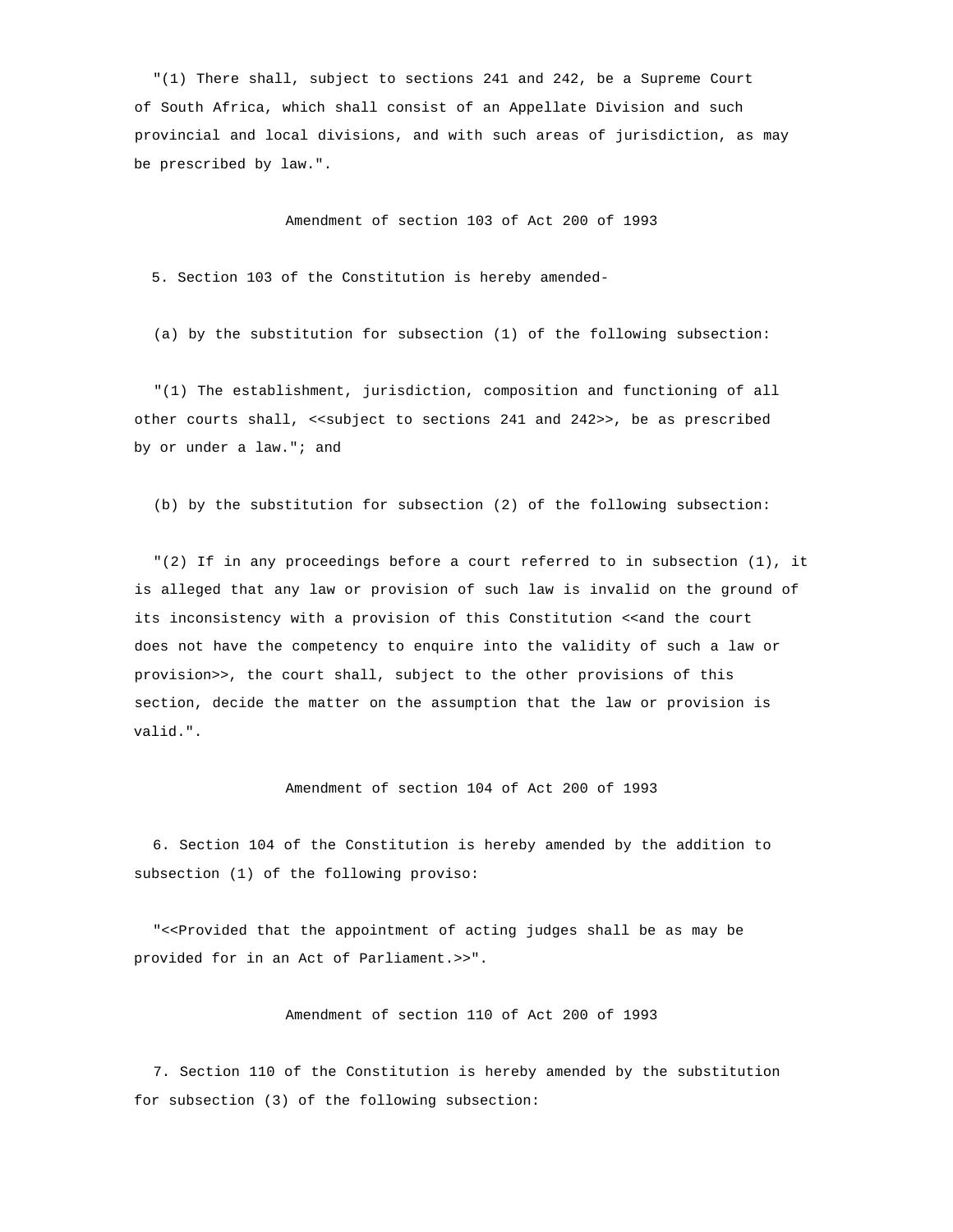"(3) The first appointment of a person as the Public Protector after the commencement of this Constitution shall be made within \*\*60\*\* <<120>> days of the first sitting of the Senate under this Constitution.".

### Amendment of section 115 of Act 200 of 1993

 8. Section 115 of the Constitution is hereby amended by the substitution for subsection (4) of the following subsection:

 "(4) The first members of the Commission after the commencement of this Constitution, shall be appointed within \*\*60\*\* <<120>> days of the first sitting of the Senate under this Constitution.".

Amendment of section 120 of Act 200 of 1993

 9. Section 120 of the Constitution is hereby amended by the substitution for the expression "Commission on Gender Issues" of the expression "Commission on Gender Equality".

Amendment of section 135 of Act 200 of 1993

 10. Section 135 of the Constitution is hereby amended by the substitution for subsection (4) of the following subsection:

"(4) There shall, subject to section  $207(2)0$ , be paid out of and as a charge on the Provincial Revenue Fund of a province to a member of the legislature of that province such \*\*salary\*\* <<remuneration>> and allowances \*\*, and upon his or her retirement, or to his or her widow or widower upon his or her death, such pension and pension benefits,\*\* as may be prescribed by << or determined under>> a law of the provincial legislature.".

Amendment of section 149 of Act 200 of 1993

 11. Section 149 of the Constitution is hereby amended by the substitution for subsection (10) of the following subsection:

 $"(10)$  There shall, << subject to section 207(2)>>, be paid out of and as a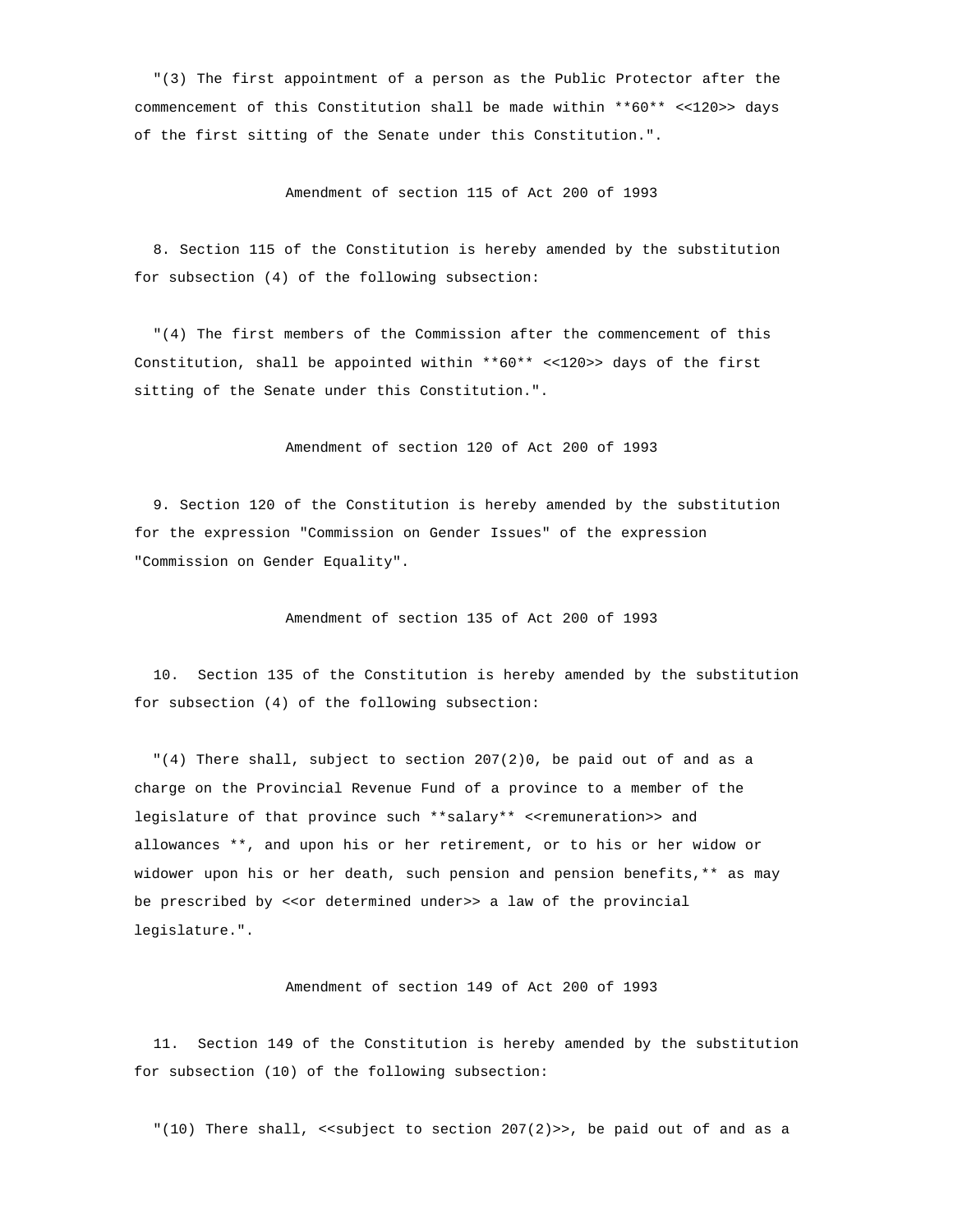charge on the Provincial Revenue Fund of a province to the Premier \*\*or\*\* <<and to>> a member of the Executive Council of such province such \*\*salary\*\* <<remuneration>> and allowances \*\*, and upon his or her retirement, or to his or her widow or widower upon his or her death, such pension and pension benefits, \*\* as may be prescribed by <<or determined>> under a law of the provincial legislature. ".

Amendment of section 185 of Act 200 of 1993

 12. Section 185 of the Constitution is hereby amended by the substitution for the proviso to subsection (2) of the following proviso:

 "Provided that revenue to which a province is entitled in terms of section 155(2)(a) \*\*and\*\*, (b),  $\langle \langle c \rangle$  and (d) >> shall form a direct charge against the National Revenue Fund to be credited to the respective Provincial Revenue Funds. ".

Insertion of section 190A in Act 200 of 1993

 13. (1) The following section is hereby inserted in the Constitution after section 190:

## "Pensions of political office-bearers

 <<190A. (1) There shall be paid out of and as a charge on the pension fund referred to in subsection (2) to a political office-bearer upon his or her retirement as a political office-bearer, or to his or her widow or widower or dependent or any other category of persons as may be determined in the rules of such pension fund upon his or her death, such pension and pension benefits as may be determined in terms of the said rules.

 (2) A pension fund shall be established for the purposes of this section after consultation with a committee appointed by Parliament, and such a fund shall be registered in terms of and be subject to the laws governing the registration and control of pension funds in the Republic.

(3) All political office-bearers shall be members of the said pension fund.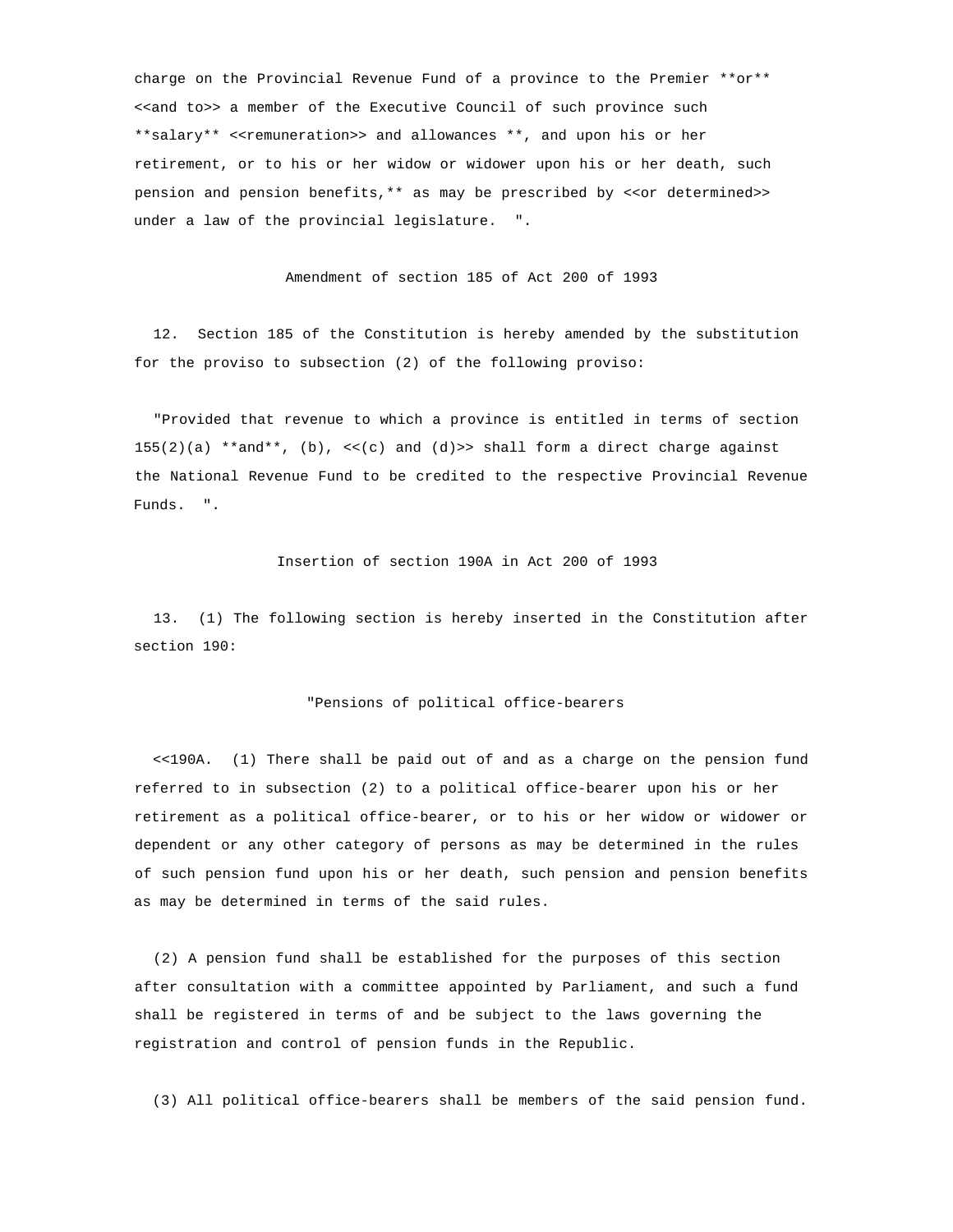(4) Contributions to the said fund by members of the fund shall be made at a rate to be determined in the rules of the fund, and such contributions shall be deducted monthly from the remuneration payable to members as political office-bearers.

 (5) Contributions to the said fund by the State shall be made at a rate to be determined by the President, and such contributions shall be paid monthly from the National Revenue Fund and the respective Provincial Revenue Funds, according to whether a member serves at national or provincial level of government.

(6) In this section "political office-bearer" means-

(a) an Executive Deputy President;

(b) a Minister or Deputy Minister;

(c) a member of the National Assembly or the Senate;

(d) the Premier or a member of the Executive Council of a province;

(e) a member of a provincial legislature;

 (f) a diplomatic representative of the Republic who is not a member of the public service; or

 (g) any other political office-bearer recognised for purposes of this section by an Act of Parliament.>>".

 (2) Until the pension fund referred to in section 190A of the Constitution, as inserted by subsection (1) of this section, is established and registered as required by the said section 190A, the President may determine the rate of deductions contemplated in subsections (4) and (5) of the said section 190A, and the Minister of Finance shall recover such deductions and hold them in trust pending the establishment and registration of the said pension fund.

(3) As from the date on which the fund is registered-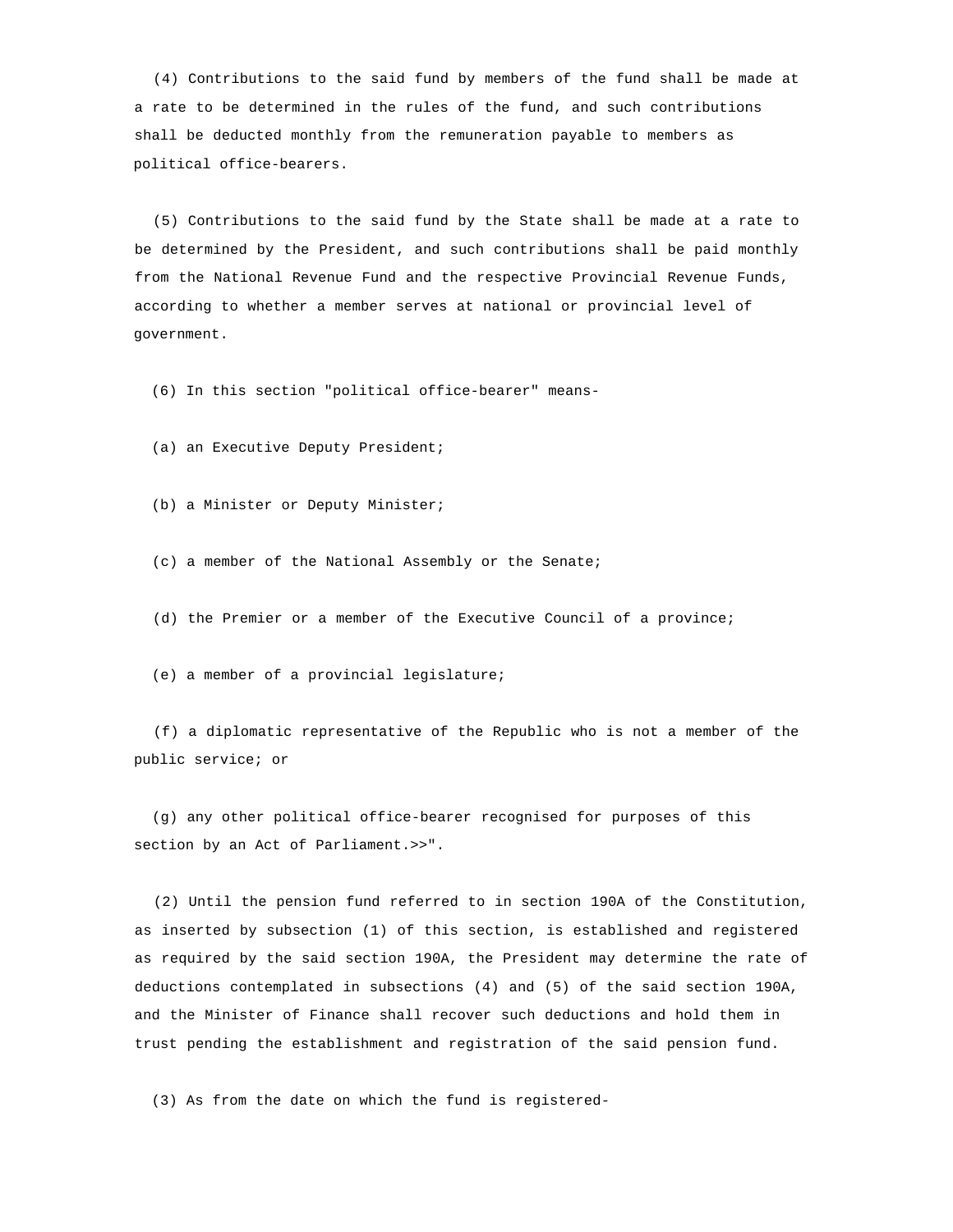(a) a person who before the date of registration of the fund became a political office-bearer as defined in subsection (6) of the said section 190A, shall be deemed to have been a member of the fund as from the date on which he or she became such a political office-bearer; and

 (b) the fund shall for the purposes of paragraph (a) be deemed to have been established and registered on 27 April 1994 and to have existed at any relevant time in respect of any liability it would have incurred had the fund been in existence at that time.

Amendment of section 200 of Act 200 of 1993

 14. Section 200 of the Constitution is hereby amended by the substitution for subsection (2) of the following subsection:

 "(2) The first appointment of members of the Commission shall be effected within \*\*60\*\* <<5120>> days from the date of commencement of this Constitution. ".

Amendment of section 241 of Act 200 of 1993

15. Section 241 of the Constitution is hereby amended-

(a) by the addition to subsection (1) of the following proviso:

"<<Provided-

 (a) that an appellate division of a supreme court which immediately before the commencement of this Constitution exercised jurisdiction in respect of an area which forms part of the national territory, other than the Appellate Division of the Supreme Court of South Africa, shall cease to exist with effect from the date of commencement of the Constitution of the Republic of South Africa Third Amendment Act, 1994;

 (b) that any case pending before any such appellate division immediately before the said date shall be disposed of by such appellate division and the judges of appeal serving in such appellate division as if such division had not ceased to exist; and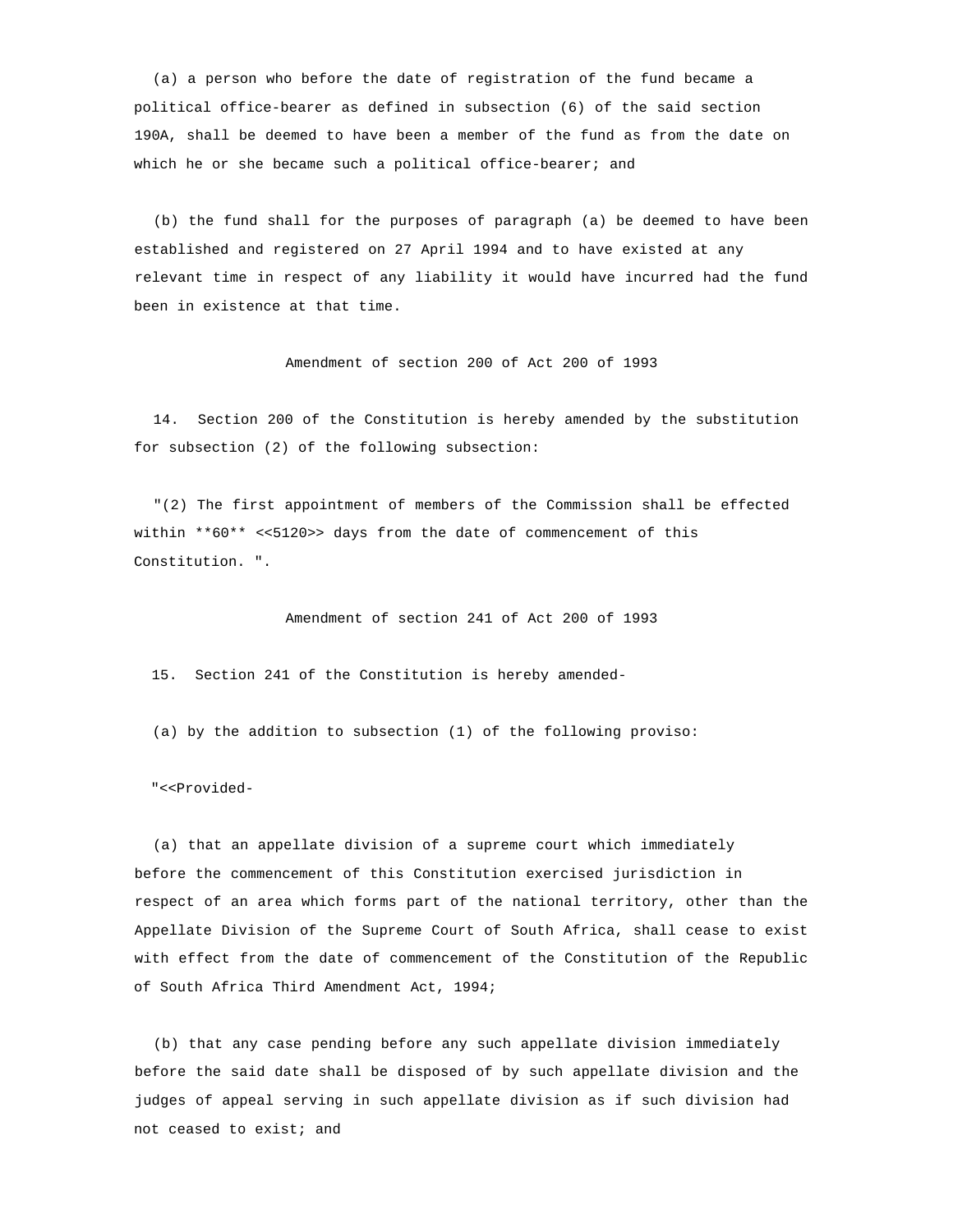(c) that any person who immediately before the said date was the chief justice in respect of any such appellate division, shall continue in office without any change in the terms and conditions of his or her service and shall be deemed to be the Judge President of the supreme court of which that appellate division previously formed part until the existing court struc tures have been rationalised as contemplated in section 242(1).>>";

(b) by the insertion after subsection (1) of the following subsections:

 "<<(1A) Until the court structures contemplated in Chapter 7 have been established as required by section 242(1), the jurisdiction of courts of law which existed immediately before the commencement of this Constitution and which continued to exist by virtue of subsection (1) of this section, shall be as follows:

 (a) The Appellate Division of the Supreme Court of South Africa shall have the same jurisdiction as that which is vested in terms of this Constitution in the Appellate Division contemplated in section 101(1), and shall exercise such jurisdiction in respect of the whole of the national territory;

 (b) a provincial or local division of the said Supreme Court of South Africa, and any other supreme court or general division thereof, shall have the same jurisdiction as that which is vested in terms of this Constitution in a provincial or local division contemplated in section 101(1), and shall exercise such jurisdiction in respect of the area of jurisdiction for which it was established; and

 (c) any other court shall, in addition to the jurisdiction vested in it immediately before the commencement of this Constitution, have the same jurisdiction as that which is vested in terms of section 103 in a court of similar status contemplated therein, and shall exercise such jurisdiction in respect of the area of jurisdiction for which it was established.

 (1B) For the purposes of the application of this Constitution while the existing court structures referred to in subsection (1) continue, any reference in this Constitution to any of the court structures contemplated in Chapter 7 shall, unless inconsistent with the context or clearly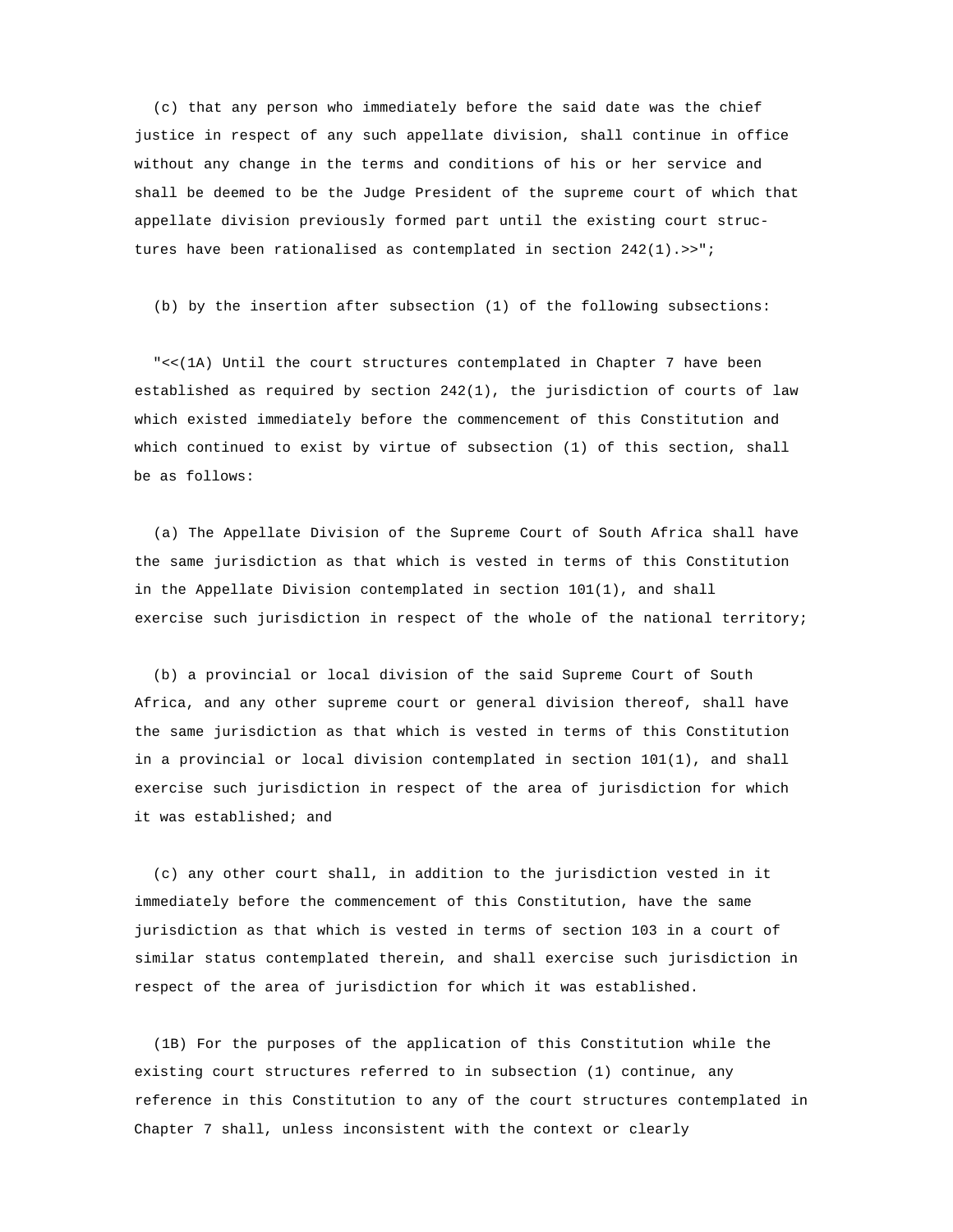inappropriate, be deemed to be a reference to the corresponding existing court structure, and in such application a reference to a provincial division shall be construed also to refer to any of the other supreme courts, or general division of any such court, referred to in subsection  $(1A)(b)$ . >>";

(c) by the insertion after subsection (2) of the following subsection:

 "<<(2A) The chief justice of a supreme court referred to in the proviso to subsection (1) who in terms of that proviso continues in office as the Judge President of such supreme court, and the other judges of such supreme court, including the judges of any other supreme court which did not have an appellate division, holding office immediately before the commencement of this Constitution, shall be deemed to have been duly appointed to the corresponding positions in terms of Chapter 7 and shall continue in office in accordance with the applicable laws.>>"; and

(d) by the substitution for subsection (7) of the following subsection:

"(7) <<(a)>> Persons referred to in subsections (2), <<(2A)>>, (3) and (4)

 shall within 30 days of the election of the President in terms of section 77(1) (a) make and subscribe an oath or solemn affirmation in the terms set out in Schedule 3 before the Chief Justice or a judge of the Supreme Court designated by the Chief Justice for this purpose, or, in the case of a person continuing in office or appointed as the Chief Justice or the President of the Constitutional Court, before the President.

 <<(b) For the purposes of paragraph (a) a reference in the relevant oath of office or solemn affirmation set out in Schedule 3 to a Judge of the Supreme Court shall, in the case of a judicial officer referred to in subsection (3), be construed as a reference to the office of such judicial officer.>>".

Amendment of section 242 of Act 200 of 1993

 16. Section 242 of the Constitution is hereby amended by the substitution in

 the Afrikaans text of subsection (2) for the expression "Geregtelike" of the